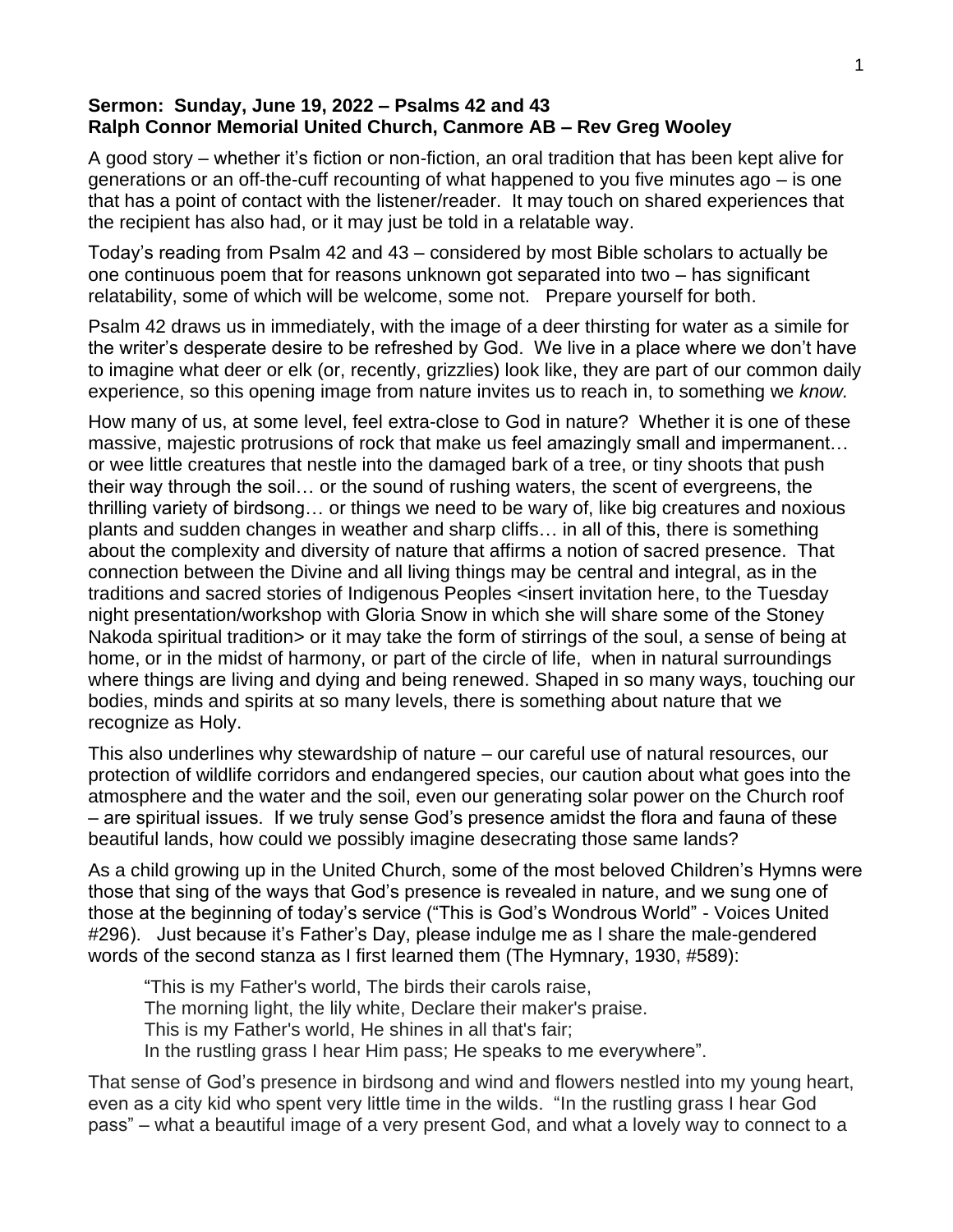child's sense of wonder. Through poetry and hymnody, the presence of God the Creator, God the Earthmother, is connected to the elements of nature and the rhythms of the seasons.

One of the places where these Psalms may come a bit too close for comfort, is the way that the image of water flows through them. This past week we've been watching the water levels, and for those who experienced catastrophic water flows nine years ago in the flood of 2013, this use of water imagery might not be the happiest thing you could hear right now. Fr. R.A.F. MacKenzie, in his commentary on the Psalms, muses on the seasonal water flow in Israel and how that helps us understand these Psalms. For part of the year, there's a significant snow-cap on some of the higher mountains, like Mount Hermon (7300 ft) which is referenced in the Psalm; in winter, many streams are rushing torrents; and in summer, when the temperatures are high and the water levels are low, a deer would literally be panting after the refreshment of water, with many creek beds bone dry at that time of year.

Again, both from our recent up-close experience with snow melt and variable water levels, and with our ability to picture an animal seeking fresh water in dry season, this further clarifies and hones that first image in the Psalm: as a deer pants after water when the streams are but a trickle, there are dry times in our lives when the search for God is challenging and acute.

For some, this past two years has included a significant amount of spiritual rest and refreshment, perhaps even the freedom to try out new spiritual practices. For others of us, including me, it was pretty dry. While I didn't struggle to write sermons and preach them for our YouTube services at the height of the pandemic, I found personal prayer incredibly difficult. Thank goodness we had our Tuesday morning prayer group, and I was always welcome at the Healing Pathway prayer group as well, because when I had to initiate prayer without someone else giving me the starting point, I would come to the river, and the river was dry.

Such dry times are not unusual in one's spiritual life. They can be weeks long, or even years long; these are not "abnormal" things. There may or may not be a specific event that triggers the dryness, and there may or may not be a clear path out of it, though, thankfully, the dry patches do tend to come to an end.

We find this ebb and flow in the structure of the dual Psalm we're looking at this morning. Peter Craigie outlined in his commentary the pattern of these Psalms, going back and forth between lament and a statement of faith, and portrays this as the writings of a person of faith who is hashing it out in their own mind. First they remember (42:2-5) with longing, how great it was to be worshipping in the Temple and they lament that they cannot do so now. Whether the author is in Exile or imprisoned or in some way cut off from Jerusalem is not clear, but what is clear is that they loved being in the holy Sanctuary where they felt the Spirit of the Living God, and that they cannot be there now. A bit later in Psalm 42 (verses 7-11), the author brings to mind special places where they had known God – places in nature. At the Jordan River, at Mount Hermon, and at a mysterious rise of land called Mount Mizar, which nobody can place with certainty, the author compares the great likelihood of finding God in those places, and the despair at not locating God anywhere right now. And then in Psalm 43 (verses 1-4), the internal debate about these things gets turned outward, as the Psalmist reaches out to God in prayer, seeking assistance in their present circumstances, and reassurance that God is listening. And at the end of each of these three sections (42:6, 42:12, 43:5), is a statement of faith, "Wait for God! For I will again give thanks to my God for God's saving intervention" - as if the author is saying to self, "snap out of it! The God who was present before will be present again!" There is longing for the temple, then a glimmer of